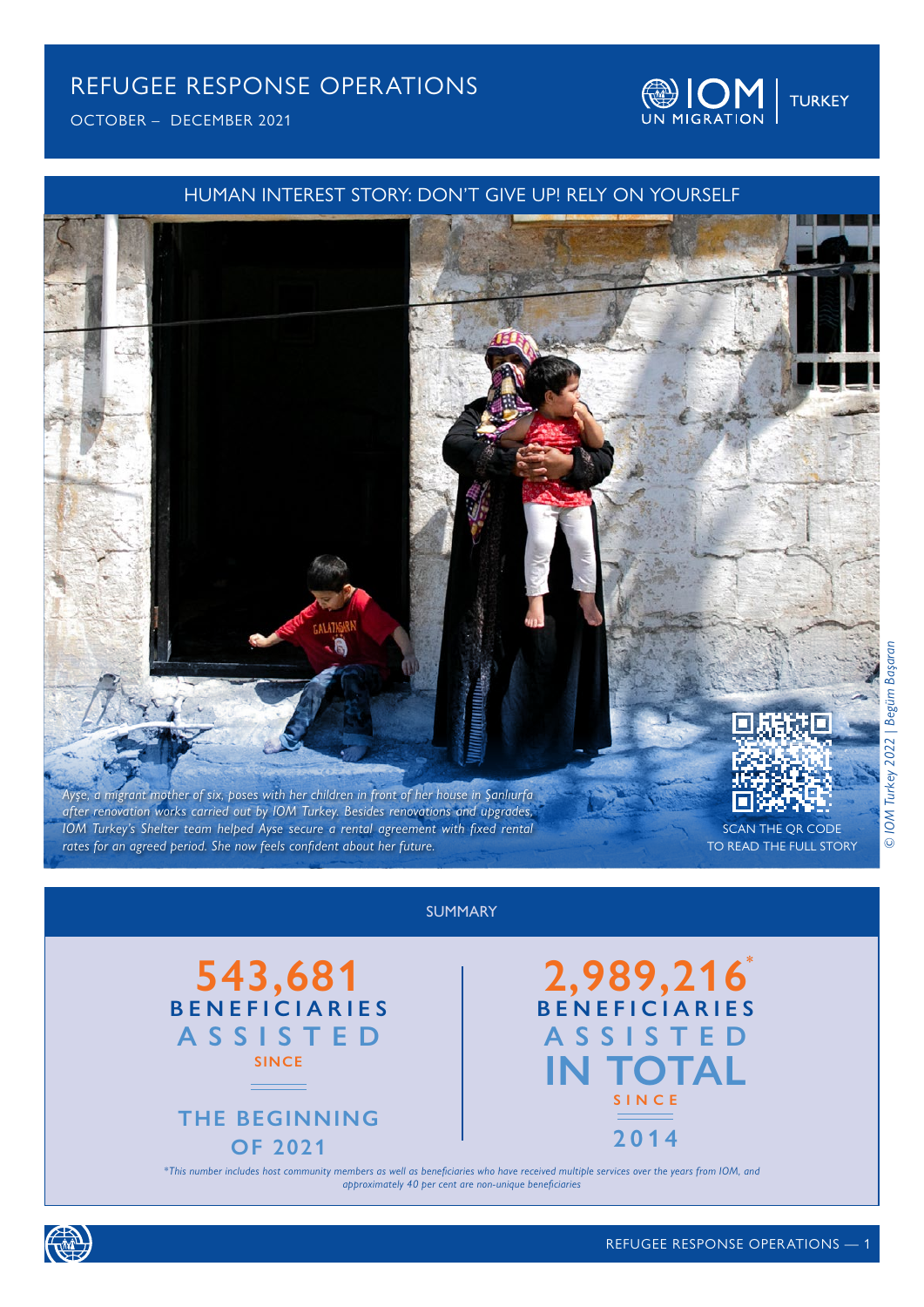OCTOBER – DECEMBER 2021



PROTECTION SERVICES: MENTAL HEALTH AND PSYCHOSOCIAL SUPPORT, EMERGENCY CASE MANAGEMENT, SCHOOL TRANSPORTATION



During the reporting period, the Protection and Reintegration Unit's operations focused on providing support to 37,509 individuals and families affected by adversities. Multi-sectoral support for vulnerable migrants, refugees, and host communities included Psychosocial Support, Emergency Case Management, and Education Services. Moreover, IOM's Municipal Migrant and Community Centres (MMCCs) operated via online and face-to-face modalities to provide beneficiaries with accurate information, referrals, and counseling for specific needs.

Protection Services: Psychosocial Mobile Teams located in Gaziantep, Hatay, Şanlıurfa, Kahramanmaraş, İstanbul, and İzmir provided 72 mental health and psychosocial support services to both host and refugee communities. Additionally, 63 awareness-raising and information dissemination sessions were provided based on the identified challenges and requests from the refugee community. IOM's Emergency Case Management unit continued to provide individual assistance to reduce the protection risks and increase the resilience of the individuals. Legal awareness sessions were provided on different topics. Through its partner, ASAM, IOM provided Turkish language courses to 1,574 individuals during this period, while five new Turkish courses were opened in three project locations, Adana, İstanbul, and İzmir, with 372 beneficiaries receiving their certification in A1 and A2 level Turkish language courses and with 1,497 individuals participating in social activities and language skill improvement activities.

Education Services: IOM provided school transportation services in Mersin, Sakarya, Yalova, Adana, Antalya, Siirt and Batman. Moreover, with direct cooperation between IOM and the Gökkuşağı Centre in Gaziantep, and the Turuncu Centre in Adana, children with specific needs were provided with individual and group sessions to support them with accessing public education.

MUNICIPAL MIGRANT & COMMUNITY **CENTRES** 



IOM's Municipal Migrant and Community Centres (MMCCs) reached over 22,263 beneficiaries during the reporting period. In Mersin, IOM expanded its activities to the east of Mersin in cooperation with the Mersin Metropolitan Municipality and GOAL: on the International Day for the Elimination of Violence Against Women, the partners distributed hygiene kits. IOM coordinated and hosted the Interagency Coordination and Protection Meetings in Mersin for the first time. The Adana Migrant Coordination and Harmonisation Centre focused on providing services to support beneficiaries' access through individual and group activities in Adana. Education, health, protection/ legal, and vocational guidance counseling units provided information, counseling, and referral services. At the same time, indoor and outdoor educational and social activities were implemented to support community engagement among migrants, refugees, and host community members. Lastly, a mobile health guidance vehicle was designed to provide municipal health and social services for the communities in agricultural fields and rural areas. In Ankara, the Kecioren Centre focused on back-to-school thematic awareness-raising sessions for parents with out-of-school children. At the Ensar Centre in Gaziantep, IOM hosted IOM's DDG Amy Pope and conducted joint activities with EVS volunteers in coordination with GEGED. Lastly, the Centre hosted a visit by the Embassy of Sweden on 10 November 2021.

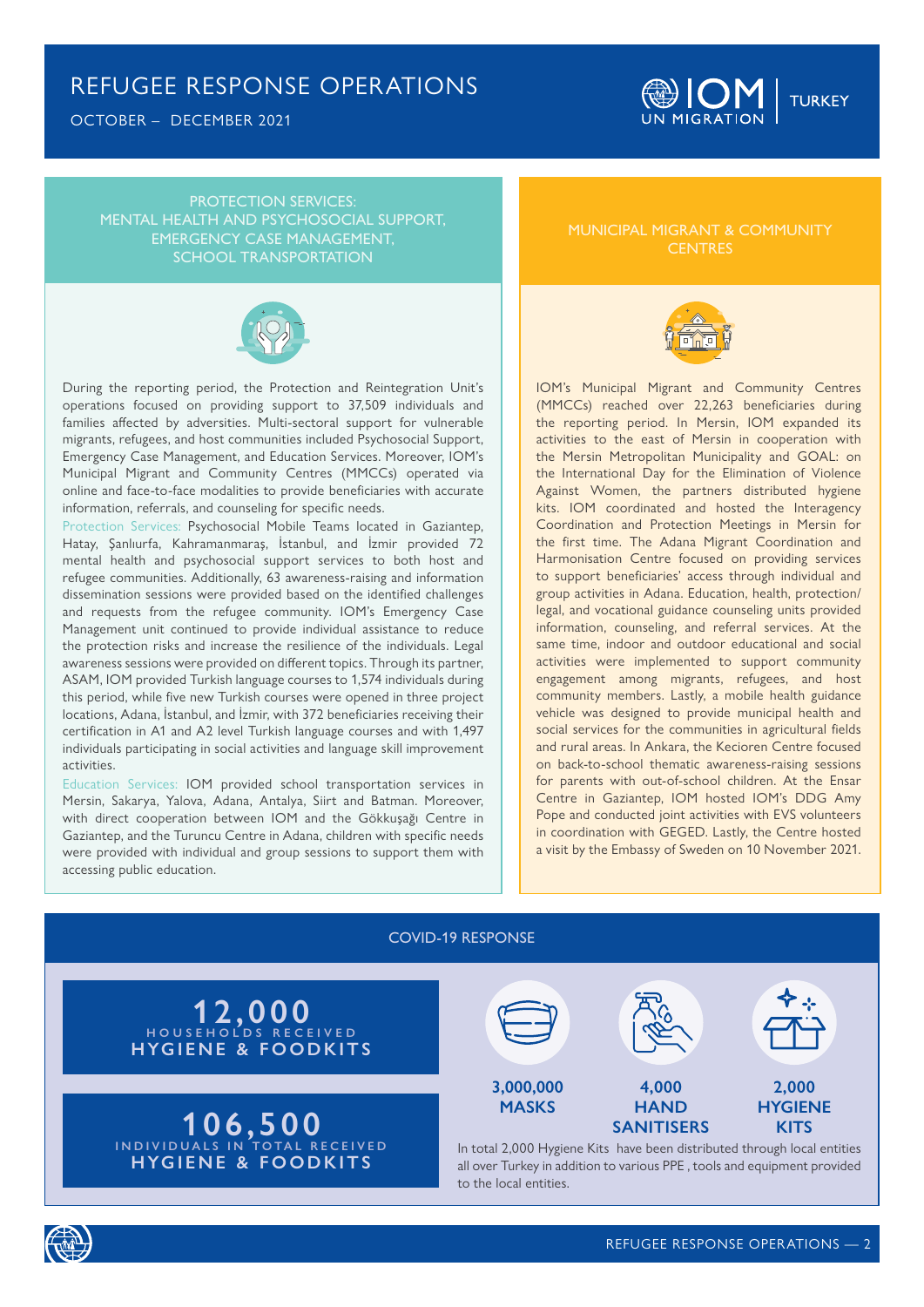

OCTOBER – DECEMBER 2021



#### COMMUNITY STABILIZATION: LIVILEHOODS AND SHELTER SUPPORT UPDATES

Community Stabilization: IOM Turkey implemented 16 community stabilization projects in Istanbul, Izmir, Gaziantep, Şanlıurfa, and Hatay, Mardin, Mersin, and Kahramanmaras provinces to assist 12,643 beneficiaries while fostering social cohesion.

#### BASIC NEEDS SUPPORT

Non-food items (NFIs) and oral hygiene kits distribution continued in the Sultangazi district of Istanbul to provide 3,277 Turkish and Syrian families (16,929 individuals) with access to hygiene items. Additionally, IOM donated hygiene kits to 1,050 vulnerable families (6,300 individuals) from both communities in the Avcilar district in Istanbul.

IOM supported nine vulnerable referred Syrian families (35 individuals) and two Iraqi families (18 individuals) with much-needed winter items in Gaziantep, Sanliurfa, Hatay, and Mersin (kits distribution).

In total, 1,500 Syrian and Turkish families (7,824 individuals) were assisted in Gaziantep province under the Winterization Project: IOM distributed one-off unconditional and restricted cash grants through prepaid cards to support families' access to the needed winter items. IOM supported 12,500 migrant families (75,000 individuals) all over Turkey with one-off unconditional, unrestricted cash grants under the COVID-19 Cash Assistance Project through prepaid cards. Selected beneficiaries could withdraw cash from ATMs and use it to meet their various needs.

#### RESILIENCE INNOVATION FACILITY — FABLAB

With funding from the IOM Development Fund and the Government of Japan and the Bureau of Population, Refugees, and Migration (PRM), IOM Turkey and the University of Gaziantep opened a 'Resilience Innovation Facility (RIF) under the international brand name 'FabLab.' Open to students and guests from Turkey, Syria, and any other country, the centre supports innovative digital research and production and provides workspace and coaching by the experienced staff of IOM Turkey, the University of Gaziantep and the implementing partner GETHAM. While sharing knowledge and experience on digital technologies, the FabLab will also contribute to social cohesion among students from all continents.